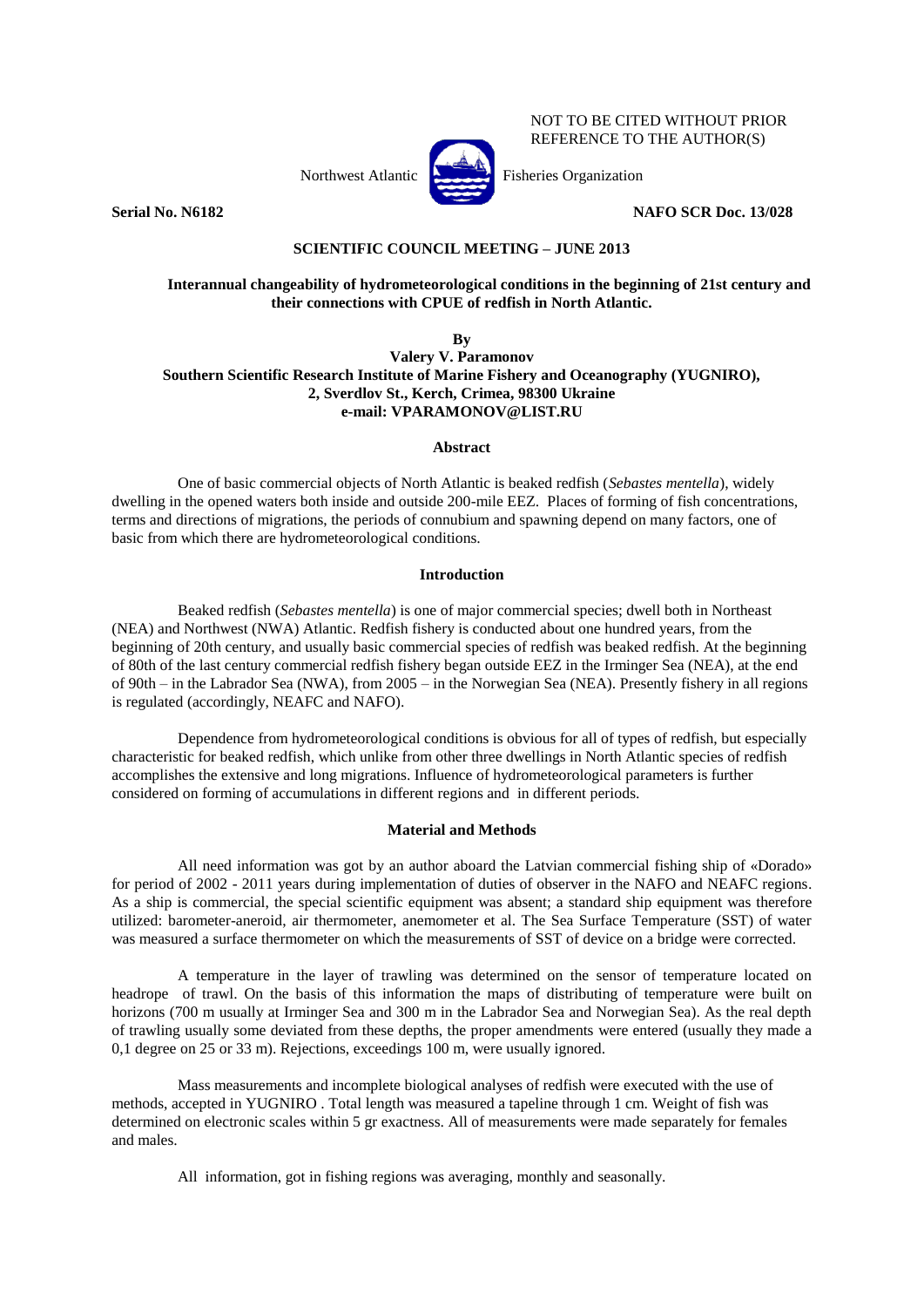#### **Results**

#### **Atmospheric pressure**.

Atmosphere pressure is rendered by indirect influence on the conduct of fishery. As is generally known, the change of the field of pressure forms the dynamics of air masses, origin, moving and destruction of cyclones, anticyclones, atmospheric fronts et cetera Therefore it influences on forming of accumulations of redfish through the wind and other elements of weather.

The change of atmosphere pressure with regions and years is presented on Fig.1. Average for years pressure changed from 1003,8 to 1017,4 Mb. Interestingly to mark that since 2005 of tendencies to the change of pressure in different regions were coincided practically. There was weak positive trend of growth of pressure in all of regions.

The correlation coefficient between pressure at Irminger Sea (NEA) and Norwegian sea (NEA) was most high - 0,72, between pressure at Irminger Sea (NEA) and Labrador Sea (NWA) – 0,67 and between pressure in the Labrador Sea (NWA) and Norwegian Sea (NEA) – 0,59. It does not cause a surprise, because pressure is determined the general system of circulation of atmosphere, and correlation between two nearby regions was higher, than between distance.

Direct connection between catches on effort (Fig.2) and atmosphere pressure is not traced. Tendencies to the change between these rows coincide sometimes, and sometimes are in opposite. The highest correlation coefficient was marked between pressure and CPUE in Irminger Sea (0,53) – that catches increase with the increase of pressure. In two other seas this coefficient is small.

## **Air Temperature**.

The average annual temperature of air (Fig.3) changed within the limits of 6,4-11,6°. The warmest air was observed in the Labrador Sea, most cold – in the Norwegian Sea, that, possibly, it is related to the seasonal changes: works in the Labrador Sea were conducted in July-August, and in Norwegian – in September. It is possible to mark the small decline of temperature of air in Irminger Sea and Labrador Sea and increase in the Norwegian Sea.

Coefficients of correlations between the temperatures of air in nearby seas were enough high  $-0.58$ -0,65, that again can be explained the general system of circulation of atmosphere at North Atlantic. Connection between Labrador Sea and Norwegian Sea was practically zero.

Connection of temperature of air and CPUE was most high in the Norwegian Sea (besides, negative correlation coefficient -0,42, i.e. with growth of air temperature catches went down); in the Labrador Sea he was below and positive (0,37), and at Irminger Sea it was small.

#### **Sea Surface Temperature (SST)**.

The average year SST variated within the limits of 8,5-13,1°. The surface water of the Labrador Sea appeared most warm, the Norwegian Sea and sea of Irminger follow further. At Irminger Sea the most high temperature was observed in 2004 (10,9°), most low in 2011 (8,5°). There was a year of maximum in Labrador Sea - 2005 (13,1°), year of minimum – 2011 (8,8°). There was a year of maximum in the Norwegian Sea - 2009  $(11,8)$ °, year of minimum – 2011  $(8,9)$ ° On the whole there is small negative trend in all of regions.

The most high coefficient of correlation between SST of different regions, strangely enough, was observed between Labrador Sea and Norwegian Sea (0,86), the coefficient of correlation was enough high also between Irminger Sea and Labrador Sea (0,69); connection between Irminger Sea and Norwegian Sea was more weak (0,24).

Connection between SST and CPUE was mainly negative (coefficient of correlation was in Irminger Sea -0,45, in Norwegian Sea -0,66), i.e. with a drop in a temperature catches are increased. In the Labrador Sea this dependence was absented practically.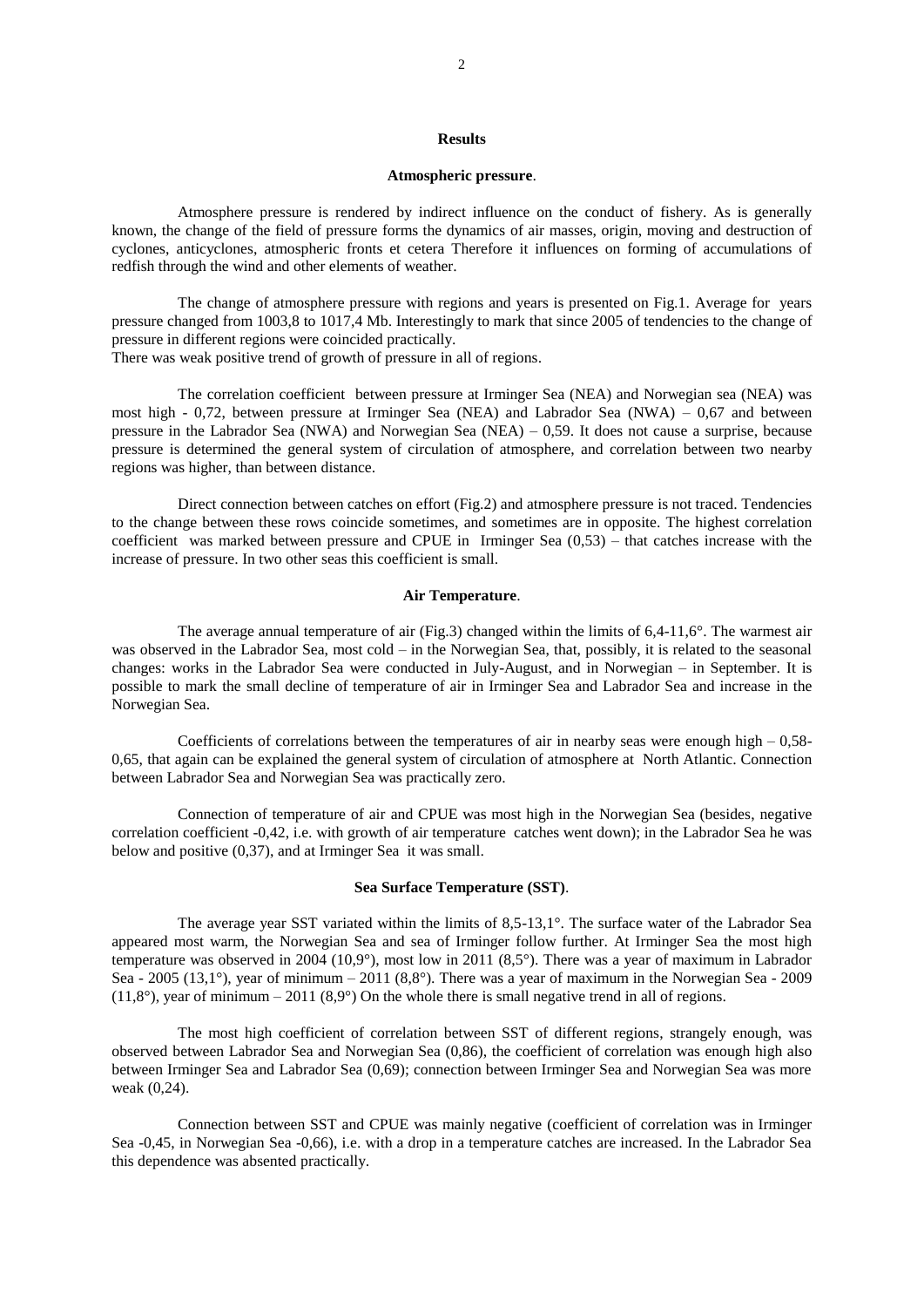### **A temperature in the layer of trawling.**

Information about temperature in the layer of trawling is limited and present not on every year. Present information is generalized in a table 4. Thus, a temperature in the layer of trawling in Irminger Sea was 2,8-8,0°, the optimum was 3,8-7,6°. In Labrador Sea analogical indexes made accordingly 2,9-6,6° and 3,4- 5,2°; in Norwegian Sea – 2,0-6,6° and 3,2-5,6°. Temperature are enough close, obviously, it is explained that a redfish dwells in the system of flows of Gulfstream – North Atlantic, Irminger and Norwegian Currents, being warm on a background of surrounding waters. On the whole, a redfish in the opened part North Atlantic dwells at a temperature 2-8°.

The similar values of temperature of dwelling of redfish are described in literature. So, Pavlov (1992) informs, that redfish of Irminger Sea forms spring schools at a temperature 5,3-5,8°, summer schools at  $5,5-7,0^{\circ}$ , autumn school in September – at  $4,5-6,0^{\circ}$ . Melnikov and other (2001) are marked optimum temperature at the spring spawning 3,7-6,2°; from data of Pedchenko (2001) feeding accumulations more frequent meet at a temperature 2,9-6,0°. From data of survey of 2009 (Anon., 2009), an optimum temperature for redfish made 3,6- 4,5°. Information from other regions is unknown to author.

Usually accumulations are close to the gradient zones. Depending on the value of temperature, accumulation of redfish could be present from the warm or cold side of gradient zone.

## **Conclusions**

Thus, in North Atlantic at the beginning of 21st Century weak tendencies were marked to the increase of atmospheric pressure and drop in the temperature of air (except for the Norwegian Sea) and SST. It, probably, natural interannual changeability of meteorological and hydrological elements, not relating to the global warning.

Most high positive correlation was marked between pressure and catches at Irminger Sea, negative – between SST and CPUE – in Norwegian Sea and Irminger Sea.

Redfish in the opened waters of North Atlantic was caught in the system of warm flows of Gulfstream at a temperature 2-8°; optimum temperature  $-3,2-7,6$ °.

Small volume of present information does not allow doing detailer conclusions.

## **Literature**

Anon. 2009. Report of the Planning Grope of Redfish Survey (PGRS). ICES CM 2009/RMC: 05, 56 p.

Melnikov S.P., Pedchenko A.P., and Shibanov V.N. 2001. Results from Russian Investigations on Pelagic Redfish (*Sebastes mentella*, Travin) in the Irminger Sea and in NAFO Division 1F. NAFO.SCR Doc 01/20, 16 p.

Pavlov A.I. 1992. Biology, consisting of stocks and fishery of beaked Redfish (*Sebastes mentella*, Travin) of Irminger Sea. Abstract of thesis of dissertation of candidate of biological sciences. M.: PINRO, 23 p (In Russian)

Pedchenko A.P. 2001. The Effect of Oceanographic Conditions on the Spatial Distribution of Redfish in the Irminger Sea. NAFO. SCR Doc 01/154, 8 p.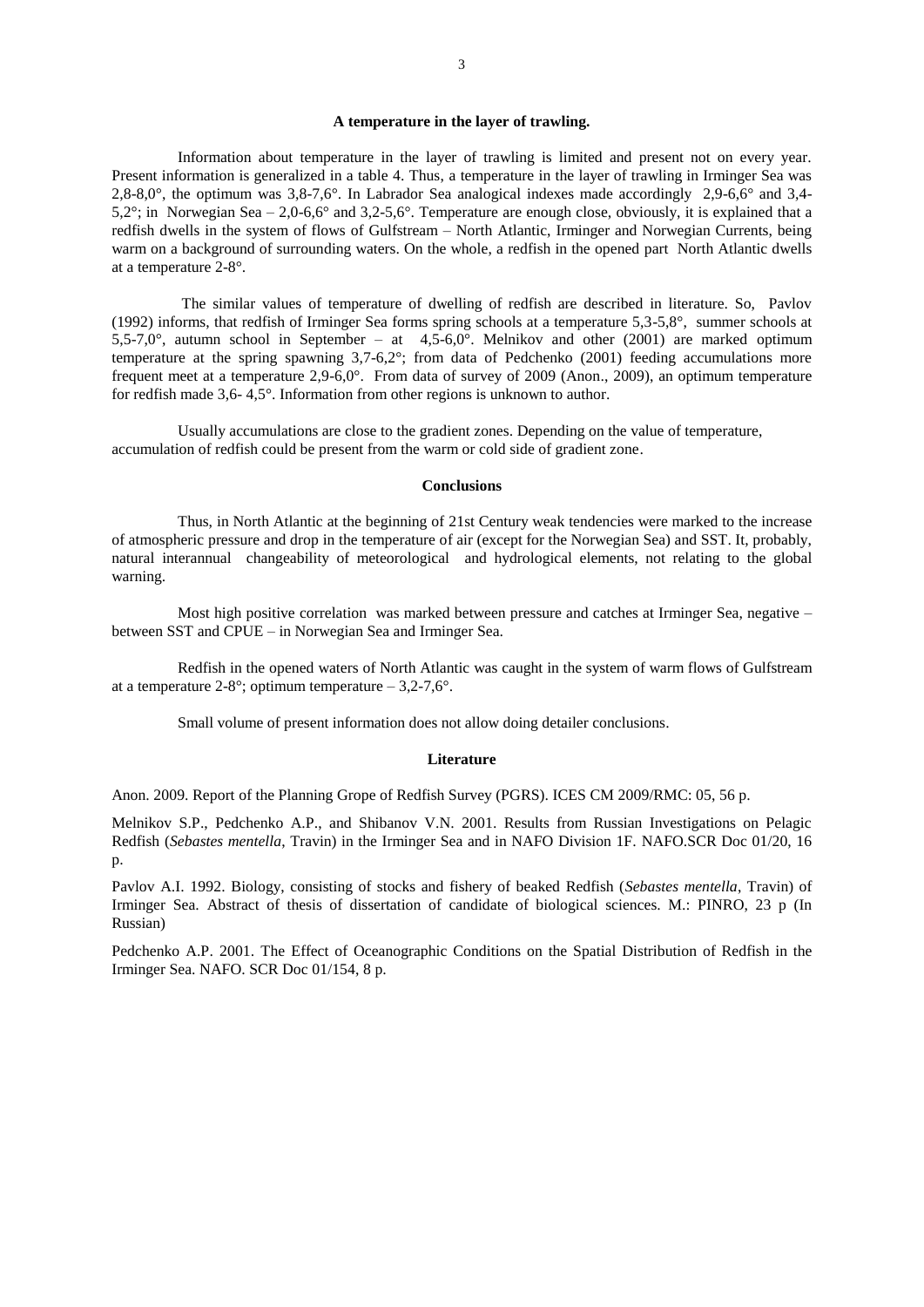| <b>Region</b>       | Atmospheric pressure, mb |        |        | <b>Temperature</b><br>degree |      | of<br>air, | Sea Surface Temperature,<br>degree |      |       |
|---------------------|--------------------------|--------|--------|------------------------------|------|------------|------------------------------------|------|-------|
|                     | Max.                     | Min.   | Aver.  | Max.                         | Min. | Aver.      | Max.                               | Min. | Aver. |
| <b>Irminger Sea</b> | 1017,4                   | 1007,1 | 1012,4 | 9,0                          | 6,7  | 7,8        | 10.9                               | 8,5  | 10,1  |
| <b>Labrador Sea</b> | 1017,3                   | 1009,5 | 1013,5 | 11,6                         | 8,1  | 9,6        | 13,1                               | 8,8  | 11,7  |
| Norwegian Sea       | 1016,1                   | 1003,8 | 1008,9 | 8,2                          | 5,9  | 7,3        | 11,8                               | 8,9  | 10,3  |

**Table. 1. Extreme and average multiyear values of separate meteorological and hydrological elements in the basic Redfish fishery Regions of North Atlantic (2003-2011).**

**Table. 2. Coefficients of correlation between separate meteorological and hydrological elements in the basic Redfish fishery Regions of North Atlantic (2003-2011).**

|                             | Sea<br><b>Irminger</b> | $\overline{\phantom{0}}$ | <b>Irminger</b> | <b>Sea</b><br>$\overline{\phantom{0}}$ | Labrador | Sea        |  |
|-----------------------------|------------------------|--------------------------|-----------------|----------------------------------------|----------|------------|--|
|                             | <b>Labrador Sea</b>    | Norwegian Sea            |                 | Norwegian Sea                          |          |            |  |
|                             |                        |                          |                 |                                        |          |            |  |
| <b>Atmospheric pressure</b> | 0.67125                |                          |                 | 0.71783                                |          | 0,58546    |  |
| <b>Temperature of air</b>   | 0,58327                |                          |                 | 0.64549                                |          | $-0,06150$ |  |
| <b>SST</b>                  | 0,68982                |                          |                 | 0,23952                                |          | 0,85934    |  |

**Table. 3. Coefficients of correlation between separate meteorological and hydrological elements and CPUE (t/hour) in the basic Redfish fishery Regions of North Atlantic (2003-2011).**

|                           | <b>Irminger Sea</b> | Labrador Sea | Norwegian Sea |
|---------------------------|---------------------|--------------|---------------|
|                           |                     |              |               |
| Atmospheric pressure      |                     |              |               |
|                           | 0,53030             | 0,04795      | 0,04634       |
| <b>Temperature of air</b> |                     |              |               |
|                           | 0,07833             | 0,36650      | $-0,41784$    |
| <b>SST</b>                |                     |              |               |
|                           | $-0,44810$          | 0,01603      | $-0,65523$    |

**Table. 4. A temperature of water in the layer of catch of Redfish in the basic Redfish fishery Regions of North Atlantic in different years.**

| <b>Region</b>           | Tempe-<br>rature | <b>YEAR</b> |           |             |           |           |             |           |                        |  |
|-------------------------|------------------|-------------|-----------|-------------|-----------|-----------|-------------|-----------|------------------------|--|
|                         |                  | 2002        | 2003      | 2004        | 2005      | 2006      | 2007        | 2010      | 2011                   |  |
| <b>Irminger Sea</b>     | <b>Total</b>     |             | $3,5-5,5$ | $3,7-7,6$   | $3,0-7,6$ | $2,8-5,9$ | $5,6 - 8,0$ | $5,0-6,5$ | $3,7-6,8$              |  |
|                         | Optim.           |             |           | $3,9-6,5$   | $5,9-7,6$ | $3,8-5,6$ |             |           | $4,0-6.2$              |  |
| Labrador<br><b>Sea</b>  | <b>Total</b>     | $2,9-6,0$   | < 5, 5    | $4,2-6,6$   |           |           |             |           | $3,4-4,5$              |  |
|                         | Optim.           |             |           | $4,6 - 5,2$ |           |           |             |           | $3,4-3,7$<br>$4,0-4,2$ |  |
| Norwegian<br><b>Sea</b> | <b>Total</b>     |             |           |             |           |           |             |           | $2,0-6,6$              |  |
|                         | Optim.           |             |           |             |           |           |             |           | $3,2-4,0$<br>$4,5-5,6$ |  |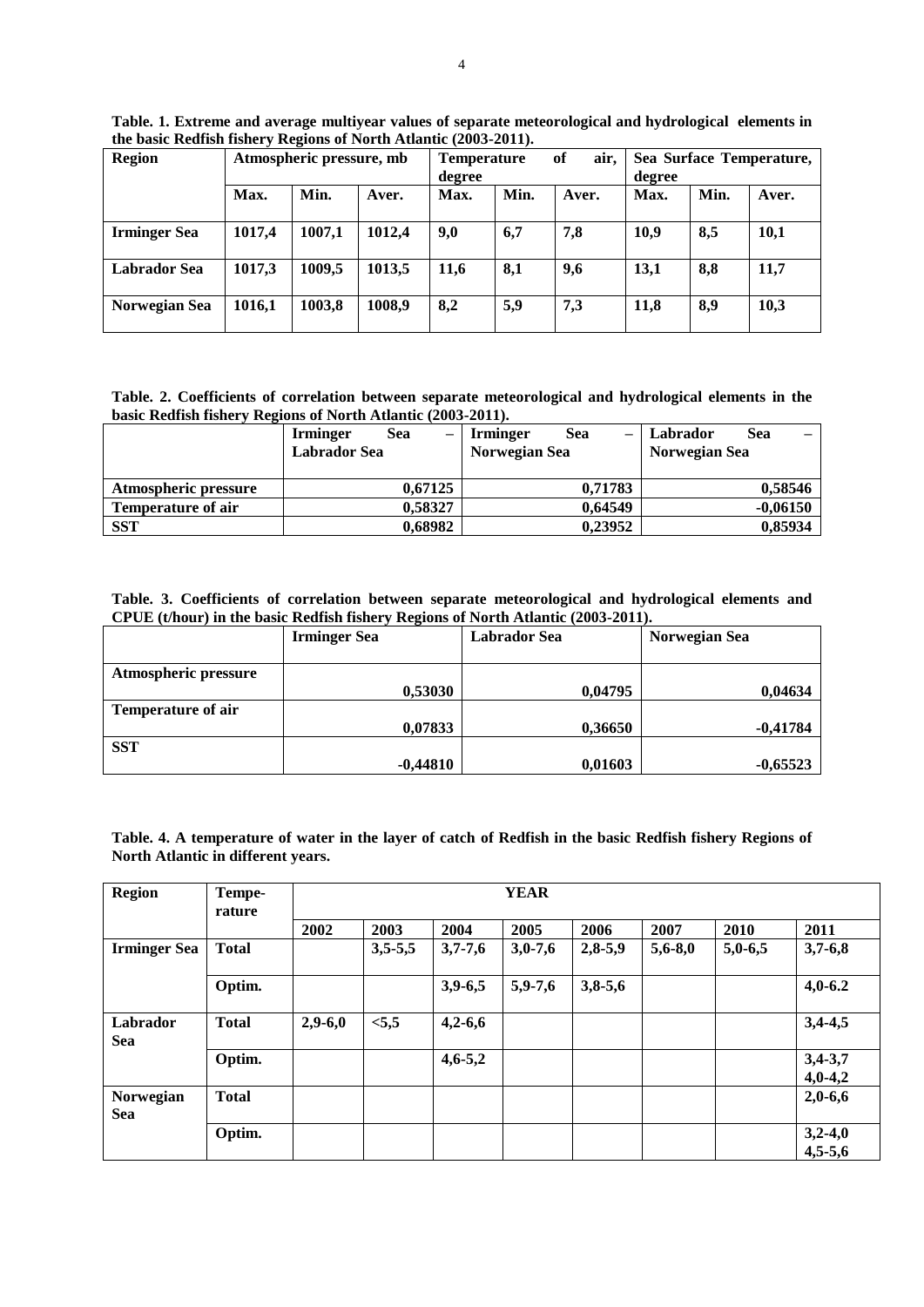

**Fig. 1 Interannual changeability of atmosphere pressure in the different Regions of North Atlantic.**



**Fig. 2 Interannual changeability of air temperature in the different Regions of North Atlantic.**